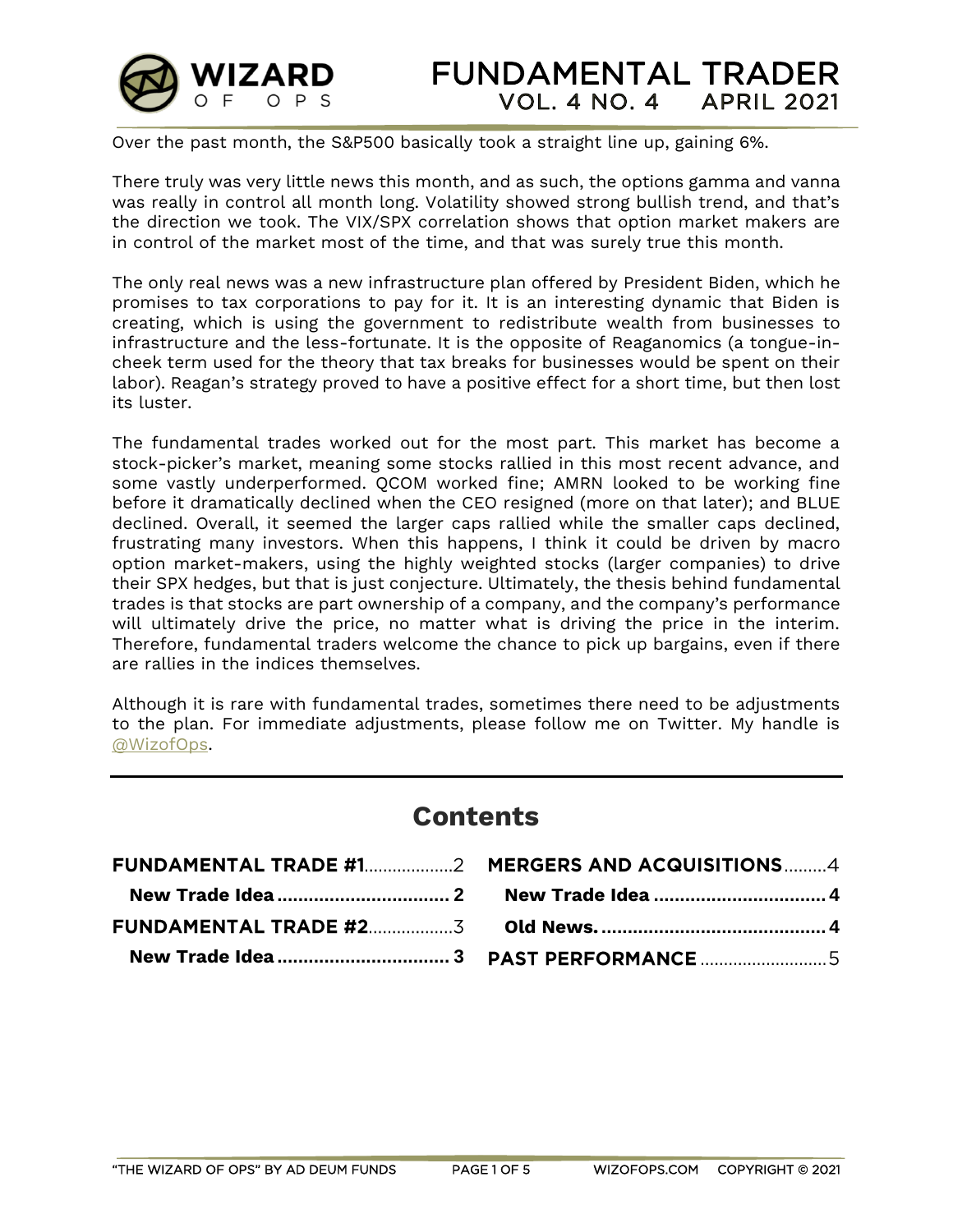

## **FUNDAMENTAL TRADE #1**



Image Source: Value Line® Institutional [Services Website.](https://www.valuelinepro.com/)

**Analyst:** Arnold Bernhard founded Value Line in 1931 after spending several years on Wall Street as an employee of Moody's Investors Service. When the crash of 1929 and subsequent bear market wiped out what little savings his mother had, he determined that the then-current practice of analyzing stocks was woefully inadequate. He set out to develop a set of objective measures that would signal when a stock was overvalued and when it was undervalued – measures that would not yield to emotions. What followed revolutionized the practice of securities analysis and sent Value Line on its path to being one of the nation's largest independent research services as well as a major money management institution.

### <span id="page-1-0"></span>**New Trade Idea**

#### **Twitter Inc. (TWTR)**

**Value Line Commentary:** Twitter has navigated the COVID-19 crisis better than many had feared. The microblogging platform was hit hard at the onset of the pandemic due to its heavy reliance on brand marketing, which is typically the first to be cut by advertisers during a recession. Unlike rivals Facebook, Google, and Snap, Twitter does not have a significant presence in direct-response ads, which are easier to measure, generate immediate returns, and have been more resilient (thus far) during the crisis. However, to our surprise, brand marketing recovered a lot quicker than we initially anticipated, probably due to a combination of factors. For instance, GDP growth bounced back rather strongly in the third quarter once governments eased virus-related restrictions that had been weighing on businesses. In addition, consumer spending, the backbone of most economies, has been awfully resilient during the pandemic, and marketers appear to be responding favorably to that trend. The online advertising market is set to reaccelerate. Following a lackluster showing last year, we expect global digital ad revenue to grow at least 20% in 2021. This will be driven by the widespread deployment of COVID-19 vaccines, as well as a gradual ''return to normal`` in developed countries that are first in line to receive the jab. Because Twitter was impacted more so than peers, we expect it to post one of the biggest ad rebounds in the industry. Our revenue estimate for 2021 now stands at \$4.5 billion (+25%), up from \$4.1 billion previously. We've also boosted our share-net call by a dime, to \$0.75. Twitter made a pair of acquisitions. The company in December bought Squad, an app that allows you to share your screen and video chat with friends, for an undisclosed sum. More recently, it scooped up Revue, a subscription-based newsletter platform for writers and publishers. The balance sheet is in fine shape. At the end of September, TWTR had more than \$7.6 billion in cash on its ledger, against just \$3.5 billion in total debt. This issue does not stand out. Capital appreciation potential is lackluster for the 3- to 5-year period.

**Wizard of Ops Commentary:** TWTR is a stock I always have my eye on, particularly because of its high amount of option equity equivalent volume (OEEV). Like many other large **(continued on page 3)**

**The New Trade:** Sell 2 21May21 TWTR \$65 puts @ \$2.68 credit. *This trade uses \$13,000 in capital.*

**The Plan:** Keep this on through expiration. If TWTR closes above \$65, you receive 4.31% gain.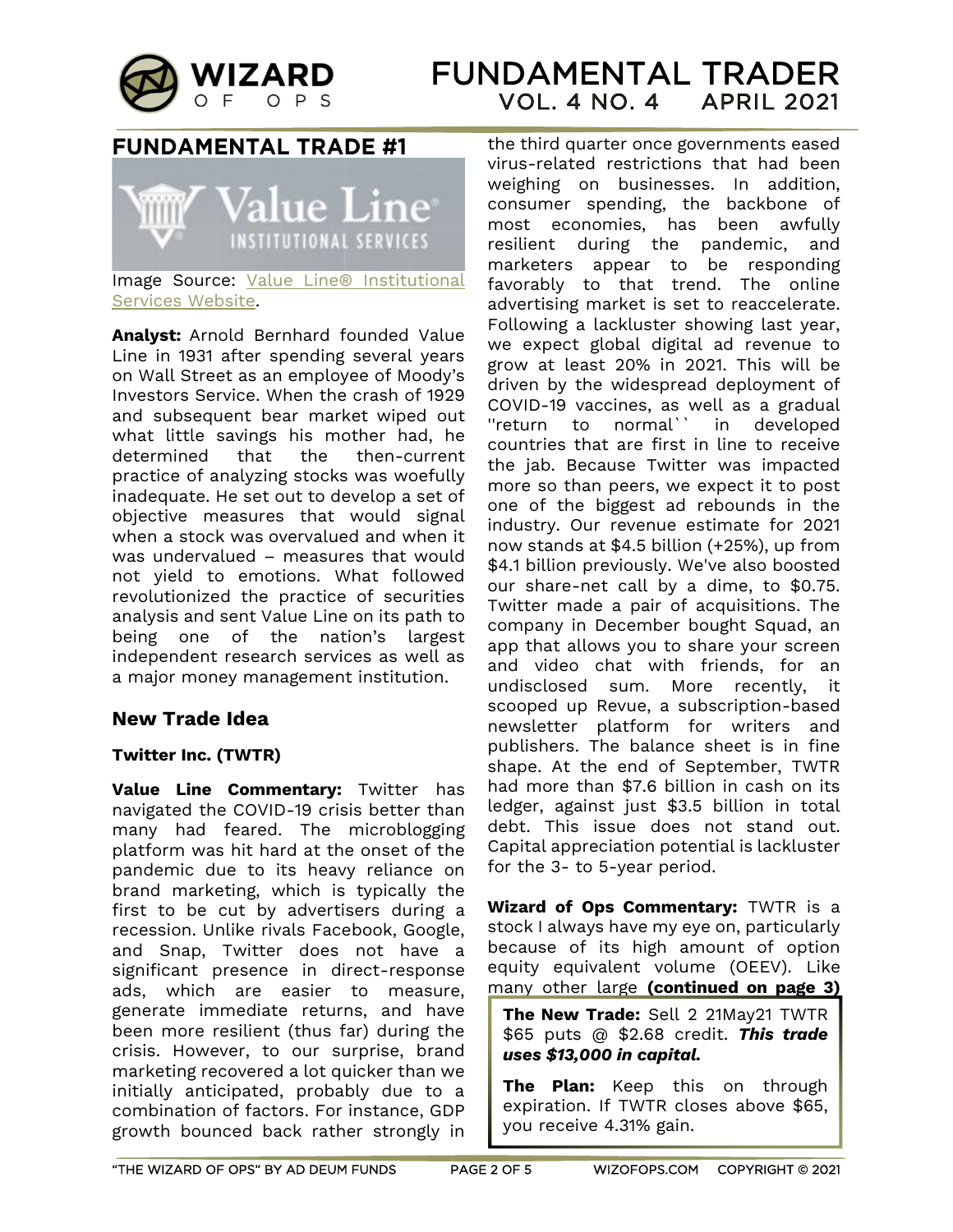

**(Fundamental Trade #1 continued)** cap technology stocks, TWTR's OEEV ramped up on the call side over the past couple of months, driving its stock price very high. It has since had a modest pullback, and now it is approaching earnings. Earnings for



Image Source: [Chimera Research Group.](https://www.chimeraresearchgroup.com/)

**Analyst:** David "Dave" Sobek is a disciplined value investor. Using models, research, and fundamental data, Dave devises a value for biotech stocks, buys when significantly undervalued, and sells when significantly overvalued.

### <span id="page-2-0"></span>**New Trade Idea**

#### **Coherus Biosciences (CHRS)**

**Dave's Commentary:** I have to say that CHRS is looking so tempting right now. You know I was not convinced of the deal for the PD1 but there is a difference in the risks of that deal at \$22 versus \$14. They have guided to a decrease in revenues as their biosimilar launch matures (to be expected). They still have the potential biosimilar Avastin data (and then filing) and then biosimilar Humira and Lucentis in coming years. It all comes down, however, to their IO foray. I think their plan is to be the ABBV in the HCV market. Remember that GILD dominated the massive HCV market and ABBV came in with a competitive drug but competed on price. It was good for ABBV (less so for GILD). CHRS coming into the branded anti-PD1 market and offering a competitive drug at 30% or 40% discounts will not win the whole market but could be more than enough to get market share and be meaningful for a company with a \$1B market cap. It is still a gamble as you need to clinical data and you need the commercial environment to respond as

TWTR have been a boon for the stock over the past several quarters, so I feel comfortable selling a put, and if that put is exercised, I feel good about having this cash-rich stock in my portfolio at \$65.

you think but the risk/reward at \$14 is very different than \$22. So long story short I am really looking into CHRS and getting back in at these levels.

**Wizard of Ops Commentary:** CHRS is a biosimilar company, meaning they make drugs (particularly oncology drugs) that are similar to what is on the market already (but not too similar to violate patents) and compete on price. It is almost like a generics company, but tries to avoid patents instead of taking advantage of when they run out. Not only does that help the market overall, but it makes for easier fundamental analysis.

**The New Trade:** Sell 8 \$12.5 21May21 CHRS puts @\$.45 credit. *This trade uses \$10,000 in capital.*

**The Plan:** Keep this on through expiration. If CHRS closes above \$12.5, you receive 3.73% gain.

### **Old News**

#### **Amarin (AMRN)**

**Dave's Commentary:** AMRN was weak on news that the CEO is being replaced later this year. If you would have told me that news hit the wires and asked me the stock reaction, I probably would have said the stock would move higher. Why? It is not as if the CEO did anything that great for shareholders. Yes, the drug got approved but he also refused to compromise with generics and gambled the shareholder money on a trial and lost. He also never got a major partnership for the company. I cannot imagine that shareholders **(continued on page 4)**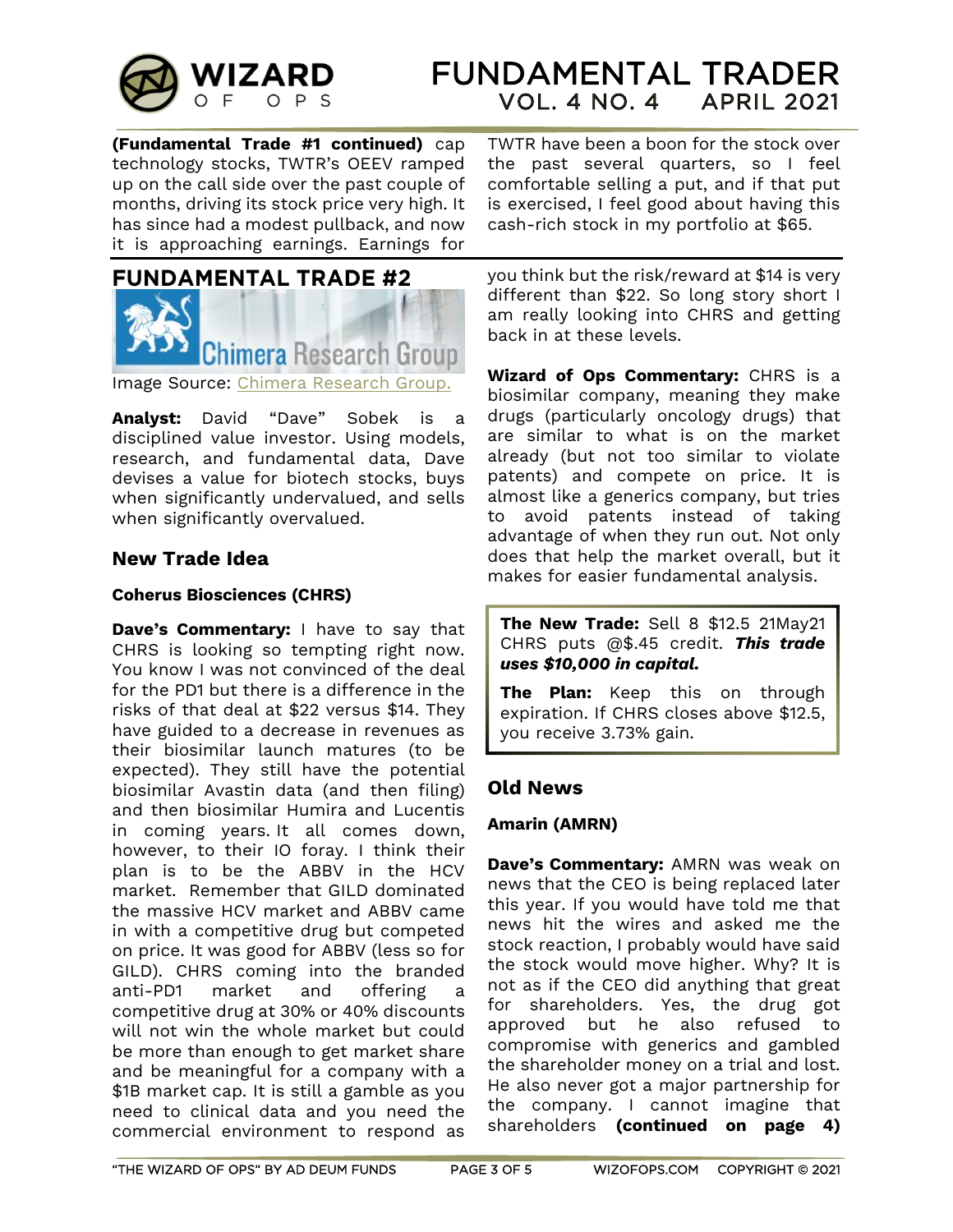

**(Fundamental Trade #2 continued)** think he has added a lot of value (clearly he has not). So why was the stock down? Apparently, people are still thinking the company is going to be sold (at least that was the story by some) and this is removing that premium. Perhaps that is the case but if there was a 10% or so premium in the share price for an impending deal those buyers were doing it wrong. No one should think a deal is impending and it is all about the EU launch which will be a 2022 story. As such, it sort of makes sense to get a new CEO who has launched in the EU before so this is net positive regardless of the immediate term stock reaction.

**Wizard of Ops Commentary:** A lot of fundamental investing is about having a different opinion than the broader market

**The New Trade:** Sell 20 \$5 21May21 AMRN puts @\$.43 credit. *This trade uses \$10,000 in capital.*

**The Plan:** Keep this on through expiration. If AMRN closes above \$5, you receive 9.53% gain.

## **MERGERS AND ACQUISITIONS**

These are options trades that are made based on prices of acquired companies. Typically, option spreads overestimate the chances of an acquisition failing. These trades are designed to expose that as an arbitrage trade. Because this is solely an options trade that is settled at the end of the acquisition in a cash manner, the companies do not benefit from any trade made in this section.

**Note:** Since the pandemic and additional scrutiny on mergers, opportunities in this space are so few and far between that when a merger opportunity comes up, it will be included in the Multi-Market section. The past performance of this section will be included in the Multi-Market section.

and being right about it. We were so close to being exercised with that CEO news, but instead it expired worthless, \$.02 over the put value. Time to sell another put with a massive premium attached to it.

### **Bluebird Bio (BLUE)**

**Dave's Commentary:** What I find interesting are not the stocks that selloff during sector selloffs but those that hold up relatively well. BLUE and GLPG held up well but they are trading at or below cash so that is easily explainable.

**Wizard of Ops Commentary:** No news yet on the sickle cell clinical hold yet, so we now own BLUE, ready for that news to come out.

**The New Trade:** We own 300 shares of BLUE at \$28.28. Sell 3 \$35 21May21 calls at \$.95. *This trade uses \$8,484 in capital.*

**The Plan:** Keep this on through expiration. If BLUE closes above \$35, you receive \$285 in premium plus capital gains.

**Note:** All of the news and details of every active merger is consolidated and arranged in an easily consumable table on [www.insidearbitrage.com.](http://www.insidearbitrage.com/) They do an excellent job; if you are interested in these trades, I highly recommend checking them out.

### <span id="page-3-0"></span>**New Trade Idea**

There is no new trade idea at this time.

### <span id="page-3-1"></span>**Old News**

### **Sogou (SOGO)**

**Wizard of Ops Commentary:** Chinese authorities reportedly approved this transaction, making this a winning trade. It will now come off the board.